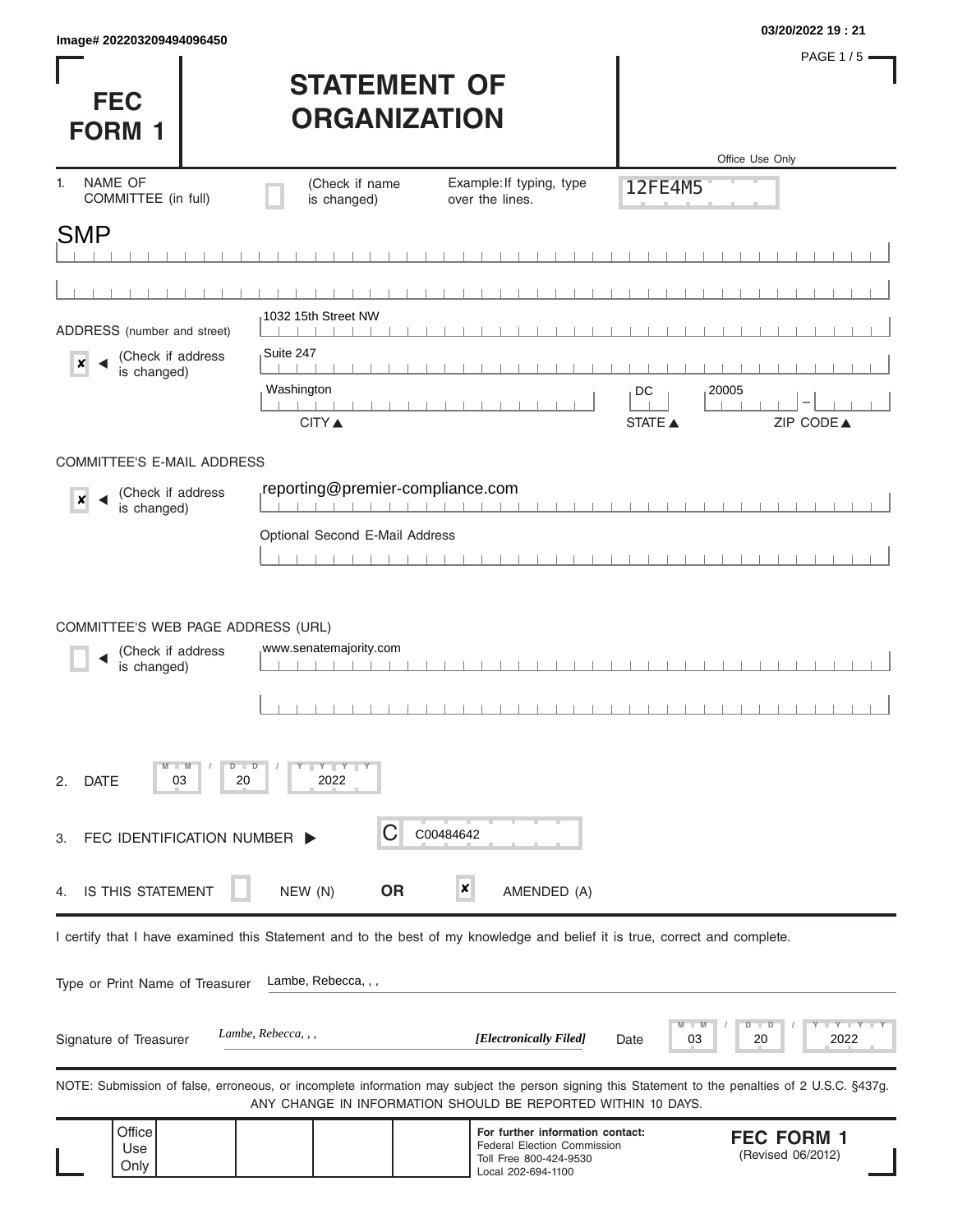|           |                   | FEC Form 1 (Revised 02/2009)                                                                                                                                                                                                | Page 2                                   |
|-----------|-------------------|-----------------------------------------------------------------------------------------------------------------------------------------------------------------------------------------------------------------------------|------------------------------------------|
|           |                   | <b>TYPE OF COMMITTEE</b><br><b>Candidate Committee:</b>                                                                                                                                                                     |                                          |
| (a)       |                   | This committee is a principal campaign committee. (Complete the candidate information below.)                                                                                                                               |                                          |
|           |                   |                                                                                                                                                                                                                             |                                          |
| (b)       |                   | This committee is an authorized committee, and is NOT a principal campaign committee. (Complete the candidate<br>information below.)                                                                                        |                                          |
| Name of   |                   |                                                                                                                                                                                                                             |                                          |
| Candidate |                   |                                                                                                                                                                                                                             |                                          |
| Candidate | Party Affiliation | Office<br>Sought:<br>Senate<br>President<br>House                                                                                                                                                                           | <b>State</b>                             |
|           |                   |                                                                                                                                                                                                                             | <b>District</b>                          |
| (c)       |                   | This committee supports/opposes only one candidate, and is NOT an authorized committee.                                                                                                                                     |                                          |
| Name of   |                   |                                                                                                                                                                                                                             |                                          |
| Candidate |                   |                                                                                                                                                                                                                             |                                          |
|           |                   | <b>Party Committee:</b>                                                                                                                                                                                                     |                                          |
| (d)       |                   | (National, State<br>This committee is a<br>or subordinate) committee of the                                                                                                                                                 | (Democratic,<br>Republican, etc.) Party. |
|           |                   |                                                                                                                                                                                                                             |                                          |
|           |                   | <b>Political Action Committee (PAC):</b>                                                                                                                                                                                    |                                          |
| (e)       |                   | This committee is a separate segregated fund. (Identify connected organization on line 6.) Its connected organization is a:                                                                                                 |                                          |
|           |                   | Corporation<br>Corporation w/o Capital Stock                                                                                                                                                                                | Labor Organization                       |
|           |                   | Membership Organization<br><b>Trade Association</b>                                                                                                                                                                         | Cooperative                              |
|           |                   | In addition, this committee is a Lobbyist/Registrant PAC.                                                                                                                                                                   |                                          |
| (f)       |                   | This committee supports/opposes more than one Federal candidate, and is NOT a separate segregated fund or party                                                                                                             |                                          |
|           | ×                 | committee. (i.e., nonconnected committee)                                                                                                                                                                                   |                                          |
|           |                   | In addition, this committee is a Lobbyist/Registrant PAC.                                                                                                                                                                   |                                          |
|           |                   | In addition, this committee is a Leadership PAC. (Identify sponsor on line 6.)                                                                                                                                              |                                          |
|           |                   |                                                                                                                                                                                                                             |                                          |
|           |                   | <b>Joint Fundraising Representative:</b>                                                                                                                                                                                    |                                          |
| (g)       |                   | This committee collects contributions, pays fundraising expenses and disburses net proceeds for two or more political<br>committees/organizations, at least one of which is an authorized committee of a federal candidate. |                                          |
| (h)       |                   | This committee collects contributions, pays fundraising expenses and disburses net proceeds for two or more political                                                                                                       |                                          |
|           |                   | committees/organizations, none of which is an authorized committee of a federal candidate.                                                                                                                                  |                                          |
|           |                   | Committees Participating in Joint Fundraiser                                                                                                                                                                                |                                          |
|           | 1.                | FEC ID number $\bigcap$                                                                                                                                                                                                     |                                          |
|           |                   |                                                                                                                                                                                                                             |                                          |
|           | 2.                | FEC ID number   C                                                                                                                                                                                                           |                                          |
|           | 3.                | FEC ID number   C                                                                                                                                                                                                           |                                          |
|           |                   |                                                                                                                                                                                                                             |                                          |
|           | 4.                | FEC ID number<br>C                                                                                                                                                                                                          |                                          |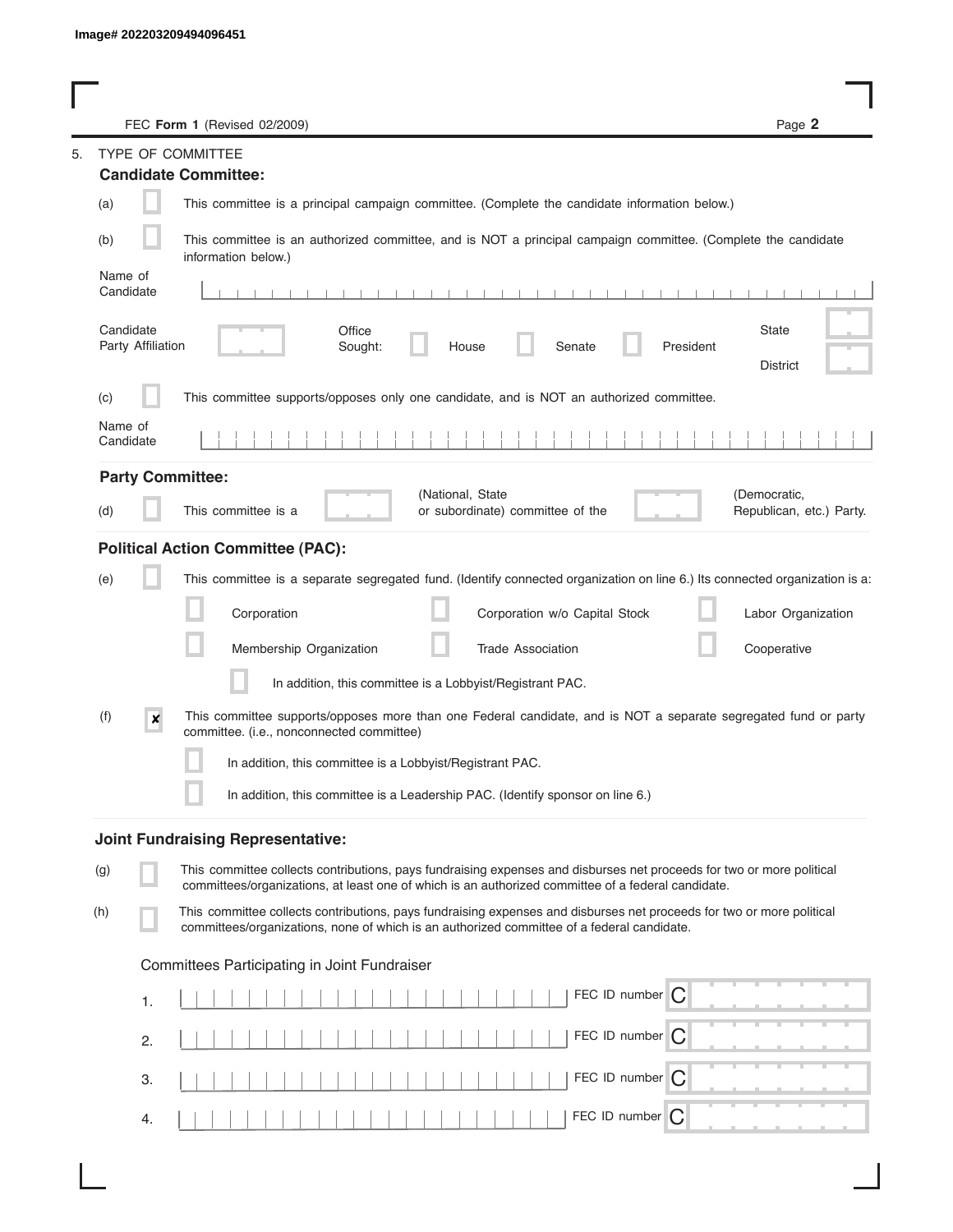FEC Form 1 (Revised 02/2009) Page 3

Write or Type Committee Name Image# 202203209494096452<br>FEC Form 1 (Revise<br>Write or Type Committee Na

6. Name of Any Connected Organization, Affiliated Committee, Joint Fundraising Representative, or Leadership PAC Sponsor

| Georgia Honor          |                                                                                      |                                 |
|------------------------|--------------------------------------------------------------------------------------|---------------------------------|
|                        |                                                                                      |                                 |
| <b>Mailing Address</b> | 1032 15th Street NW                                                                  |                                 |
|                        | Suite 247                                                                            |                                 |
|                        | Washington                                                                           | 20005<br>DC                     |
|                        | <b>CITY</b>                                                                          | <b>ZIP CODE</b><br><b>STATE</b> |
| Relationship:          | x Affiliated Committee<br>Joint Fundraising Representative<br>Connected Organization | Leadership PAC Sponsor          |

Custodian of Records: Identify by name, address (phone number -- optional) and position of the person in possession of committee books and records. 7.

| Lambe, Rebecca, , , |                                                        |
|---------------------|--------------------------------------------------------|
| Full Name           |                                                        |
|                     | 1032 15th Street NW                                    |
| Mailing Address     |                                                        |
|                     | Suite 247                                              |
|                     | ,20005<br>DC<br>Washington<br>$\overline{\phantom{a}}$ |
| Title or Position   | ZIP CODE<br><b>CITY</b><br><b>STATE</b>                |
| Treasurer           | Telephone number<br>$\overline{\phantom{a}}$           |

8. Treasurer: List the name and address (phone number -- optional) of the treasurer of the committee; and the name and address of any designated agent (e.g., assistant treasurer).

| Full Name<br>of Treasurer      | Lambe, Rebecca, , ,                                                      |
|--------------------------------|--------------------------------------------------------------------------|
| Mailing Address                | 1032 15th Street NW                                                      |
|                                | Suite 247                                                                |
|                                | Washington<br> 20005<br>DC<br>$\overline{\phantom{a}}$                   |
|                                | <b>ZIP CODE</b><br><b>STATE</b><br><b>CITY</b>                           |
| Title or Position<br>Treasurer | Telephone number<br>$\hspace{0.1mm}-\hspace{0.1mm}$<br>$\qquad \qquad -$ |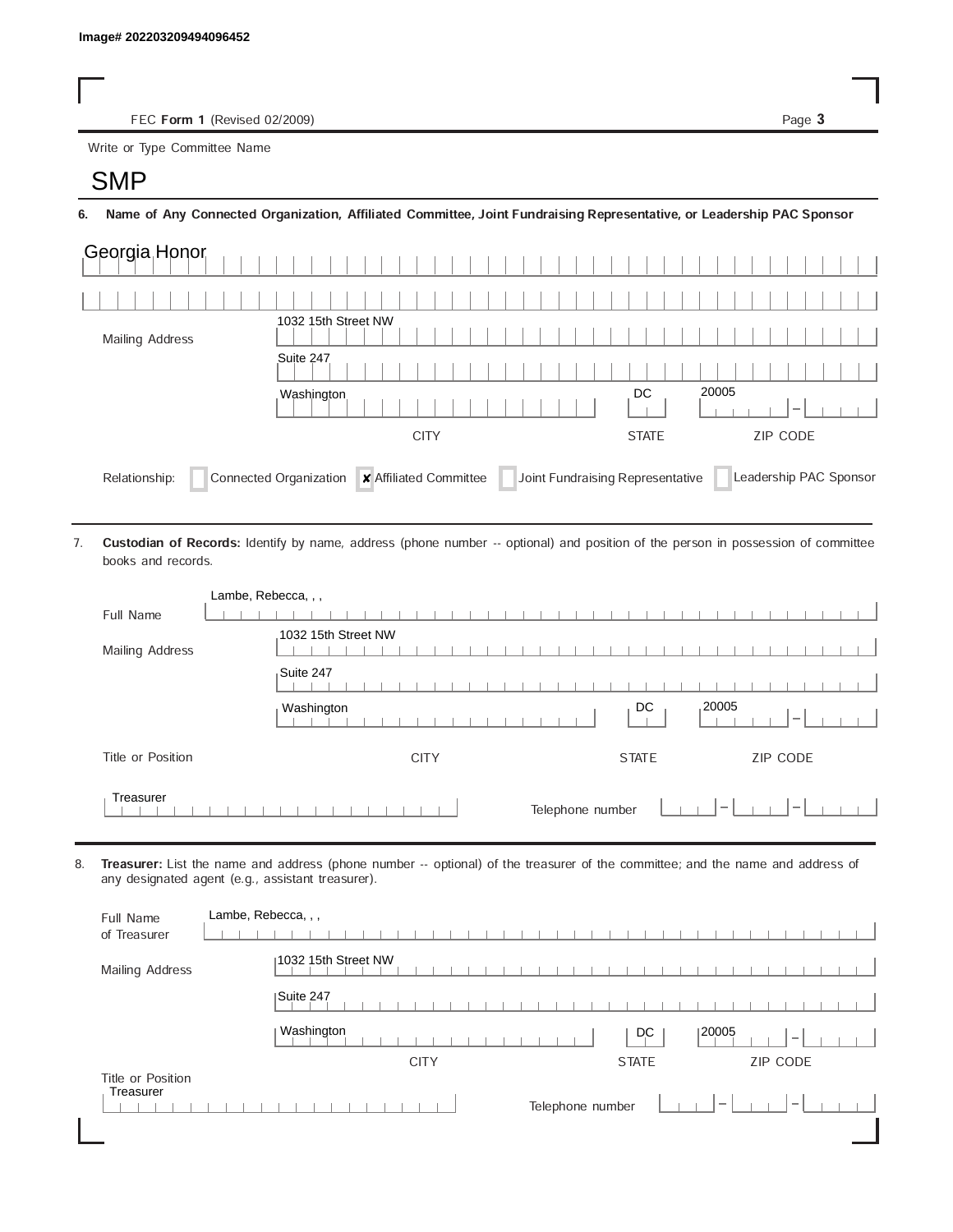FEC Form 1 (Revised 02/2009) Page 4

| Full Name of<br>Designated<br>Agent |  |  |  |  |  |             |  |  |  |  |  |                  |              |  |        |  |                              |  |  |
|-------------------------------------|--|--|--|--|--|-------------|--|--|--|--|--|------------------|--------------|--|--------|--|------------------------------|--|--|
| Mailing Address                     |  |  |  |  |  |             |  |  |  |  |  |                  |              |  |        |  |                              |  |  |
|                                     |  |  |  |  |  |             |  |  |  |  |  |                  |              |  |        |  |                              |  |  |
|                                     |  |  |  |  |  | <b>CITY</b> |  |  |  |  |  |                  | <b>STATE</b> |  |        |  | $\hspace{0.1mm}$<br>ZIP CODE |  |  |
| Title or Position                   |  |  |  |  |  |             |  |  |  |  |  | Telephone number |              |  | $\sim$ |  | $\sim$                       |  |  |

9. Banks or Other Depositories: List all banks or other depositories in which the committee deposits funds, holds accounts, rents safety deposit boxes or maintains funds.

Name of Bank, Depository, etc.

|                                | Amalgamated Bank |              |                                    |
|--------------------------------|------------------|--------------|------------------------------------|
| Mailing Address                | 1825 K Street NW |              |                                    |
|                                |                  |              |                                    |
|                                | Washington       | DC           | 120006<br>$\overline{\phantom{a}}$ |
|                                | <b>CITY</b>      | <b>STATE</b> | ZIP CODE                           |
| Name of Bank, Depository, etc. |                  |              |                                    |
|                                |                  |              |                                    |
| Mailing Address                |                  |              |                                    |
|                                |                  |              |                                    |
|                                |                  |              |                                    |
|                                | <b>CITY</b>      | <b>STATE</b> | ZIP CODE                           |